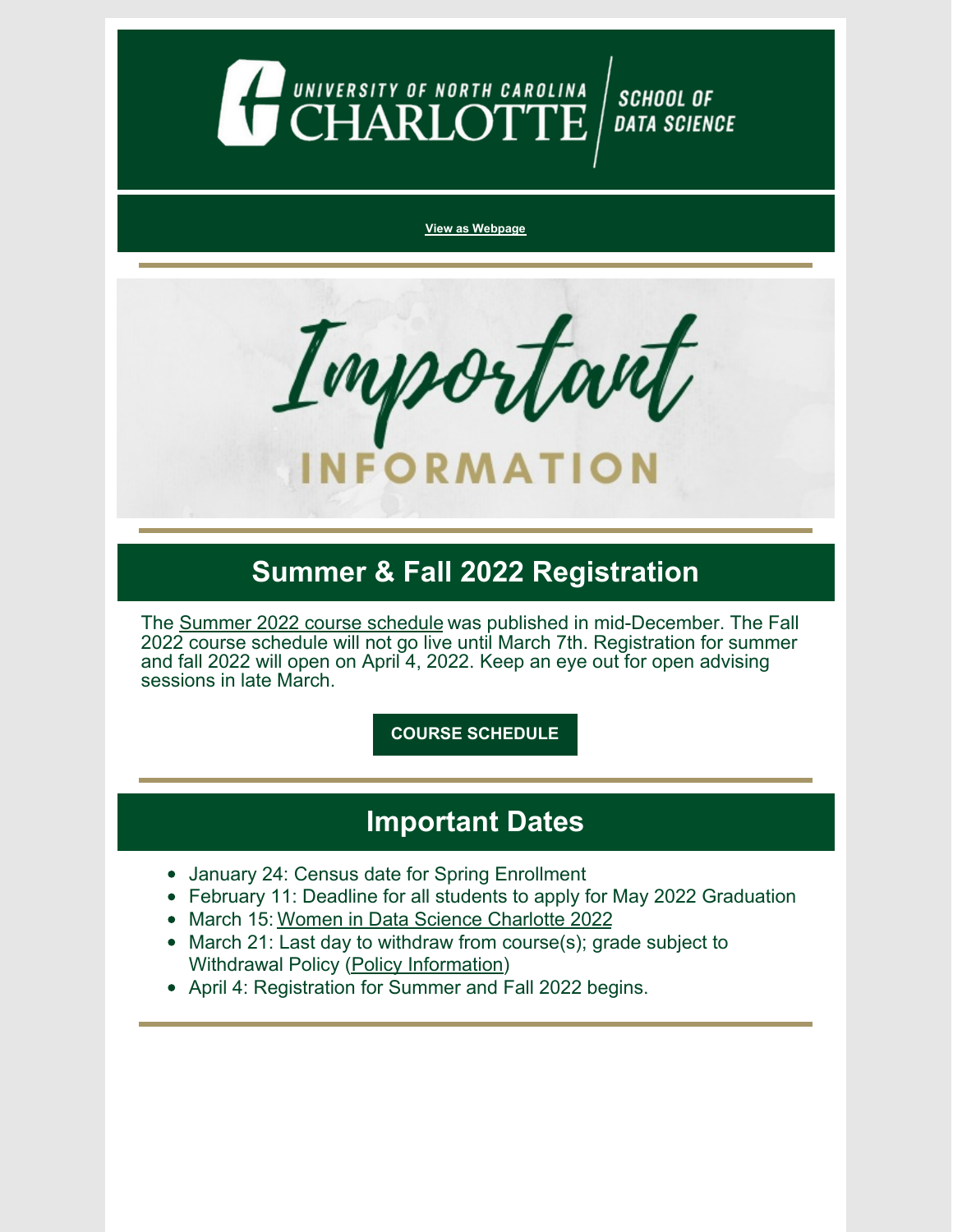Mark Your **CALENDAR** 

## **Looking for an internship or full-time job?**

If you're looking for an internship or full-time job plan to attend the STEM Fair on January 27, 2022. This will be a virtual career fair through hire-a-niner and is open to all majors and all class levels. Over 80 employers will be attending from a wide variety of industries. More information found [here](https://careerfairs.charlotte.edu/details.php?fair=100).



**[REGISTER](https://charlotte-csm.symplicity.com/events/09a0c4fd24f7c46a3655f88173330b9e/overview) HERE**

## **Career Fair Crash Courses**

Get ready for the career fair with the Career center. Attend the crash course sessions to learn trips and tricks on how to successfully navigate career fairs!

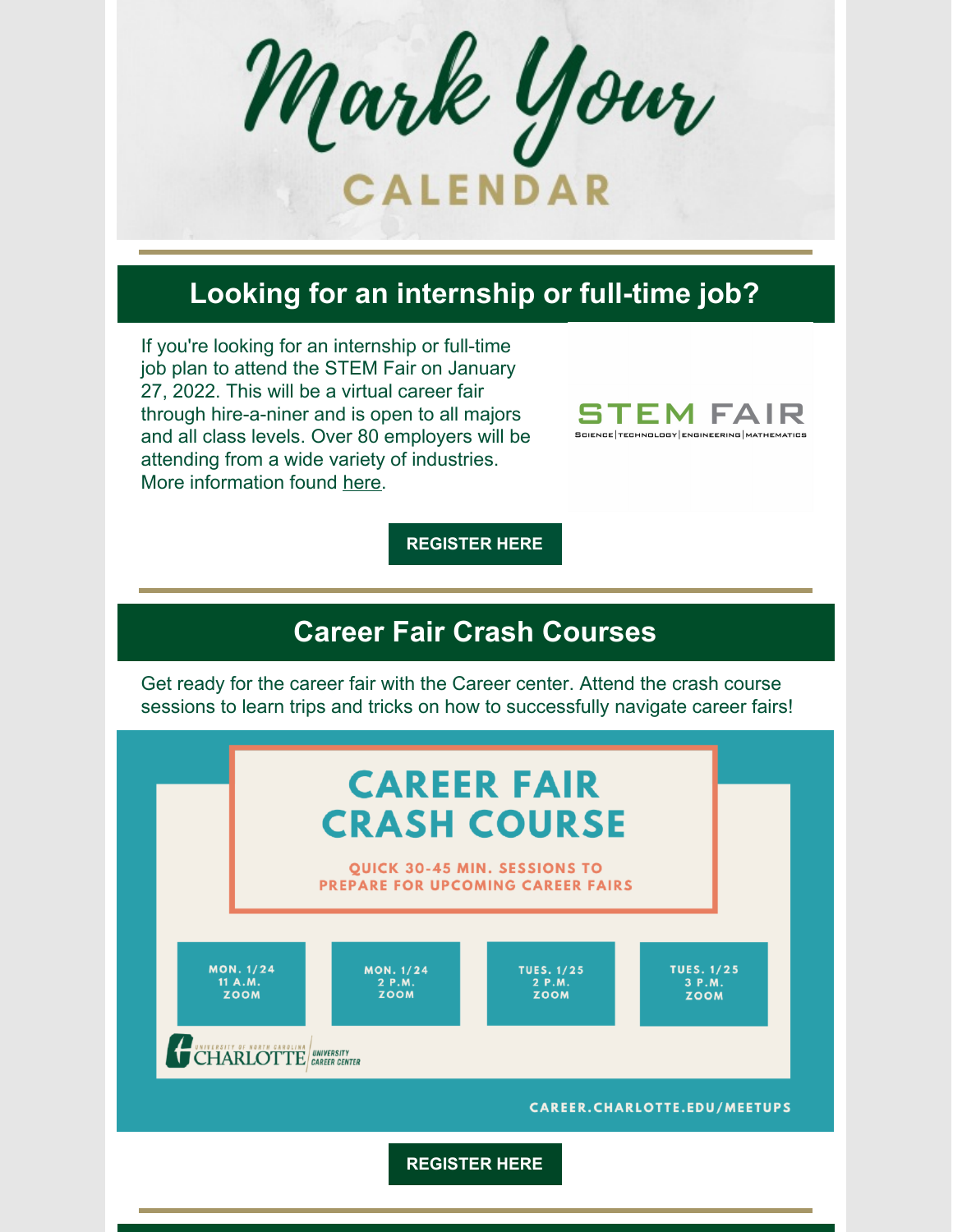## **Spring Career & Internship Fair**

Large virtual career fair focused on a wide range of full-time jobs and internships in non-technical fields, such as business, communications, and service. Open to all majors and all class levels (UNC Charlotte students & alumni). 70+ employers offering full-time jobs, internships, and co-ops.

**[REGISTER](https://careerfairs.charlotte.edu/details_student.php?fair=101) HERE**

## **Women in Data Science Conference**

March 15, 2022 | UNC Charlotte Marriott

**The Women in Data Science Conference was rescheduled to March 15. We will be monitoring COVID updates but plan to host the conference in-person as of now.**



The School of Data Science is honored to once again host Charlotte's Women in Data Science (WiDS) Conference. The global [Women](https://www.widsconference.org/about.html) in Data Science [initiative](https://www.widsconference.org/about.html) aims to inspire and educate data scientists worldwide, regardless of gender, and to support women in the field. This year, the conference will be an in-person event, and will feature industry and academic experts from across the region, highlighting groundbreaking research, innovative industry solutions, and more. The conference is targeted at students and new professionals. Broad topic areas will include:

- Career & Professional Development (Salary Negotiation, Interview Success, Diversifying the STEM field, etc.),
- Applied Research: NLP and Social Media Machine Learning, AI in the Cloud, Social Media Applied Research: Data Visualization, and
- Hands-on Training Sessions (AWS, Tableau, Tensor Flow, SAS, etc.)

The conference is free and open to all UNC Charlotte students and alumni. Please visit the conference website [HERE](https://widscharlotte.charlotte.edu/). As part of the global event, WiDS is also hosting a [Datathon](https://www.widsconference.org/datathon.html).

#### **Registration is now open!**

**[REGISTER](https://widscharlotte.charlotte.edu/) HERE**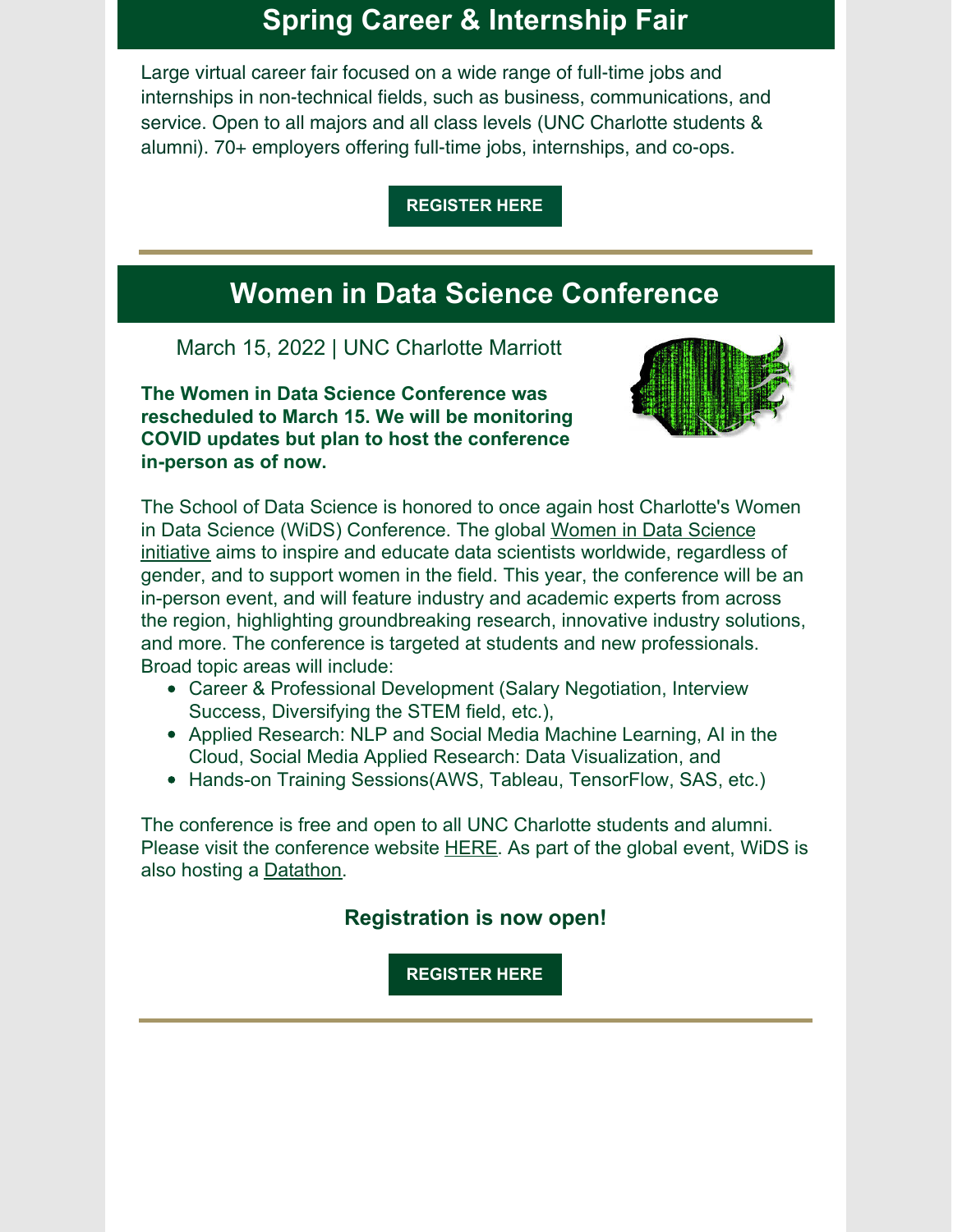Important!

TO READ THE ENTIRE NEWSLETTER CLICK "VIEW ENTIRE MESSAGE" AT THE BOTTOM OF THIS EMAIL FOR JOB **OPPORTUNITIES!** 

> **To Learn More and Register for Upcoming SDS Events Visit the** SDS News & [Events](https://datascience.charlotte.edu/recent-news) Page

Featured Job

# **OPPORTUNITIES**

| <b>Consultant/Technical Assistance Provider -</b><br><b>Blue Cross and Blue Shield of North Carolina</b> | <b>APPLY NOW</b> |
|----------------------------------------------------------------------------------------------------------|------------------|
| Data Science Accelerator Internship Summer<br><b>2022 - TRUIST</b>                                       | <b>APPLY NOW</b> |
| <b>Analyst - Wake Forest School of Medicine</b>                                                          | <b>APPLY NOW</b> |
| <b>Biostatistician - Wake Forest School of</b><br><b>Medicine</b>                                        | <b>APPLY NOW</b> |
| <b>NDE Simulation &amp; Data Processing Student</b><br><b>Employee</b>                                   | <b>APPLY NOW</b> |
| <b>Cloud Services &amp; Applications Manager -</b>                                                       | <b>APPLY NOW</b> |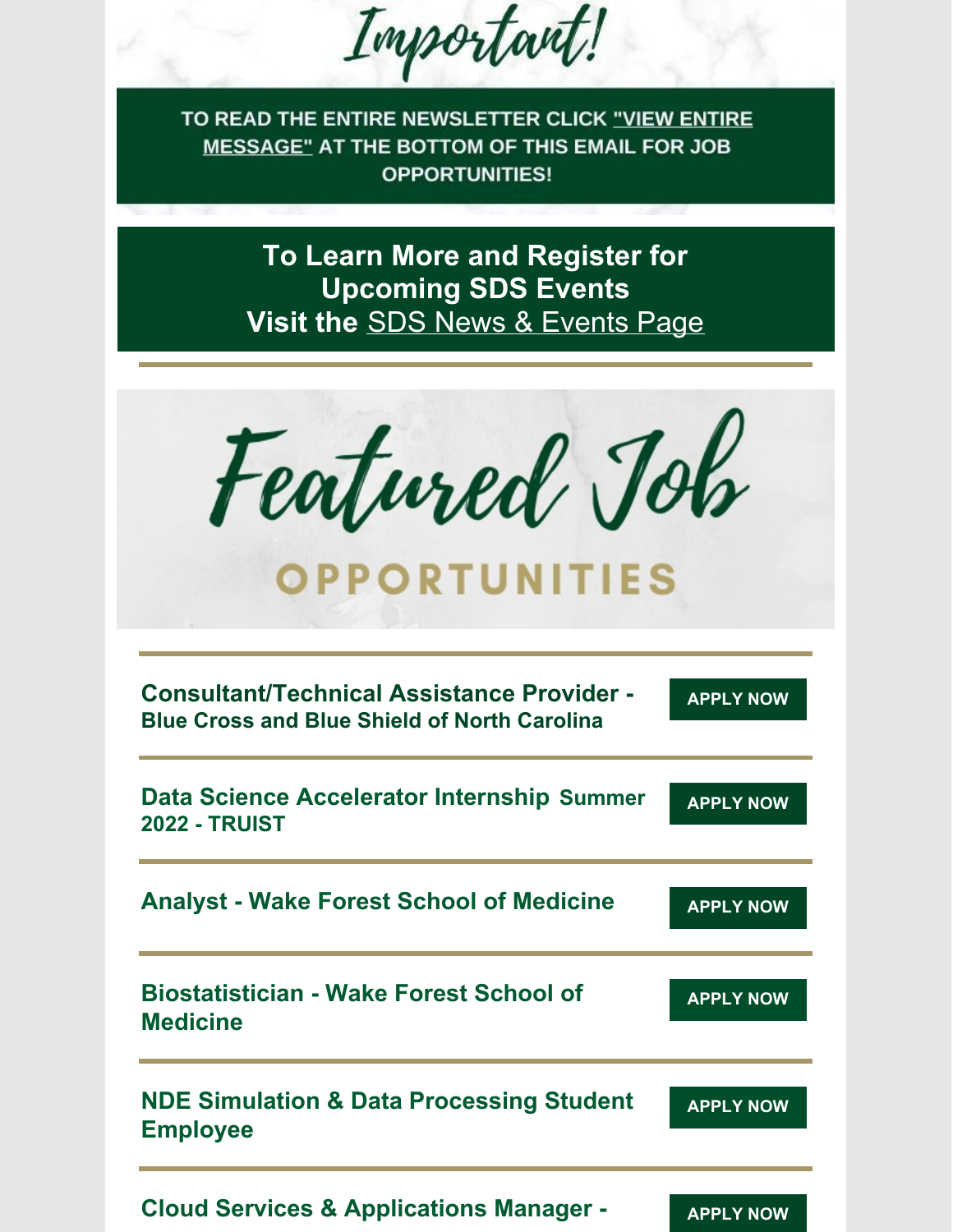## **Goodwill**

### **Hosting & Cloud Services Domain Architect - Retail Business Services**



On behalf of the Graduate Student Council we are so excited for a fresh new semester to start and we can't wait to get our excited events going as well. We have many exciting events planned and cannot wait to kick them off with all of you.

#### **Coffee Hours - First Tuesday of every month**

First Tuesday of every month starting February 1, 2022.

We all missed coffee hours, so this semester we are bringing them back. Scheduled in-person (finger's crossed) from 4:00-5:00 pm at the Center City campus, this event will give you an opportunity to catch up with your fellow School of Data Science students over a cup of coffee. Keep an eye out for more information on the program websites under News and [Events](https://datascience.charlotte.edu/recent-news).

## **Mentor Mentee Meetup**

The next **in-person** mentor mentee meetup with be on Tuesday, February 1st from 4-5pm. The location will be announced closer to the date.

This program is entering its second semester, with the goal of building mutually beneficial, open and trusting mentor relationships between students and opening doors to a myriad of opportunities. Continuing SDS students serve as mentors, who are willing to dedicate time and energy to helping new students, or mentees, become familiar with the School of Data Science by answering questions, providing resources, and helping foster both academic success and a sense of community within the program.

Please fill out the form below if you are interested in being a part of this initiative.

**[INTEREST](https://docs.google.com/forms/d/e/1FAIpQLSdtmKPOj8VIY39p0Qm-pJjudMve3cU--xopNmIEmaRiSWkRrw/viewform?usp=sf_link) FORM**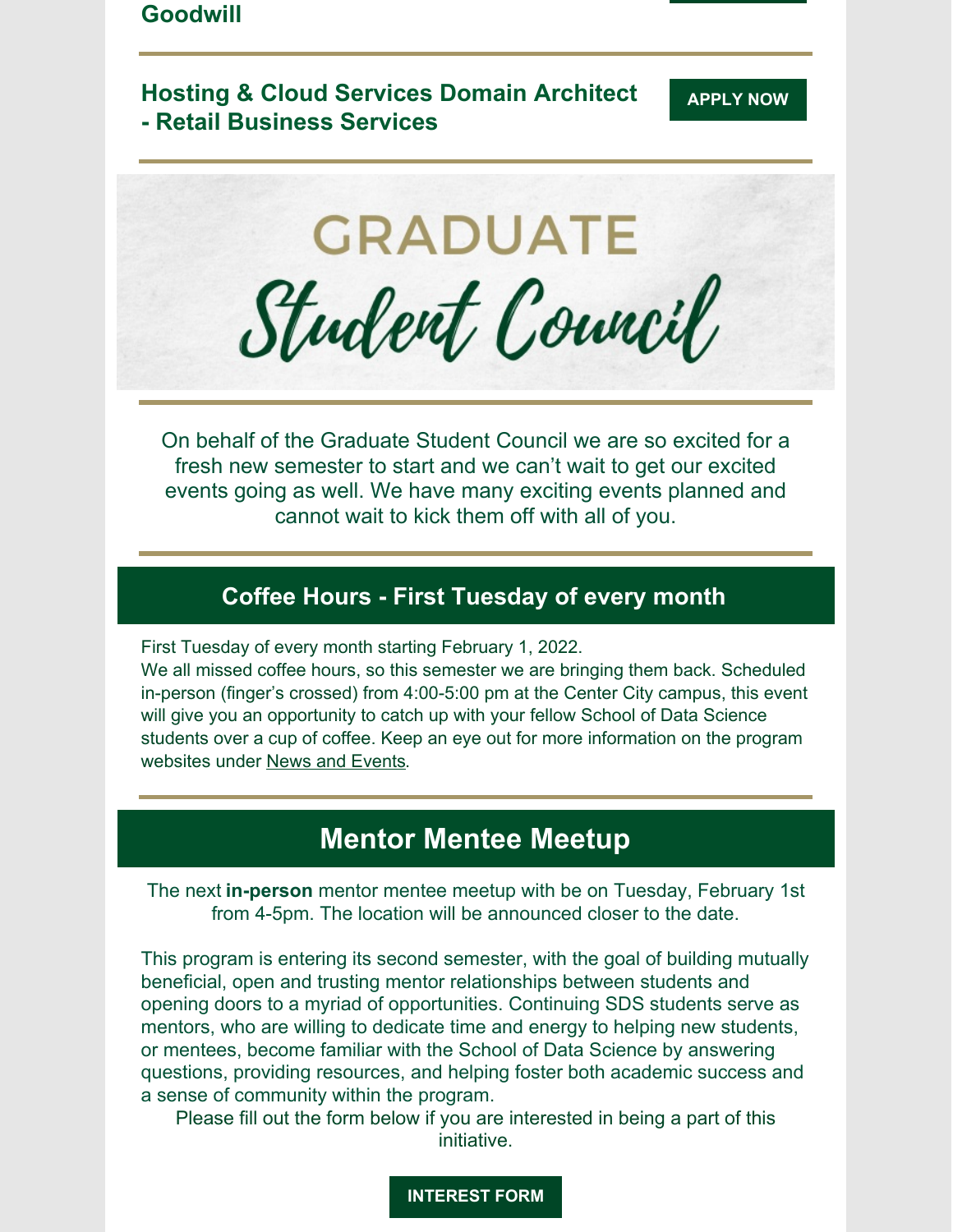## **Alumni Networking Event**

Friday, February 18, 2022, 5:30- 6:00 pm

This event will be a chance for you to connect with HIA and DSBA alumni along with fellow students in a social setting. Come join us for an evening full of fun. More information to come!

## **Spring Hackathon- March 2022**

This will be an event that you will not want to miss. This event will give you the opportunity to put your skills and knowledge to the test in a thrilling and exciting environment. Please fill out the form below and let us know if you would be interested in participating.

**[INTEREST](https://docs.google.com/forms/d/e/1FAIpQLSeV6BGKE4uIZklPpsNjppsnuZKVNxy6zWJh-_oqwIZrFtoWvA/viewform?usp=sf_link) FORM**

**GET CONNECTED!** Feel free to join the School of Data Science GroupMe and Slack Channel for regular updates.

**[GROUPME](https://groupme.com/join_group/65826983/pjXqaF8d) SLACK**

**[CHANNEL](https://join.slack.com/t/uncc-data-science/shared_invite/zt-mw2u30ev-HqpNlg4PNaABcWUX_DcZ0g)**



**RESOURCES** 

## **Injury and Violence Prevention Data Science Demonstration Project**

APHA and the Centers for Disease Control and Prevention, National Center for Injury Prevention and Control are pleased to announce the 2nd Annual Injury and Violence Prevention Data Science Demonstration Project. This initiative aims to build workforce capacity and support organizations engaged in data science work. We are seeking responses from groups with existing data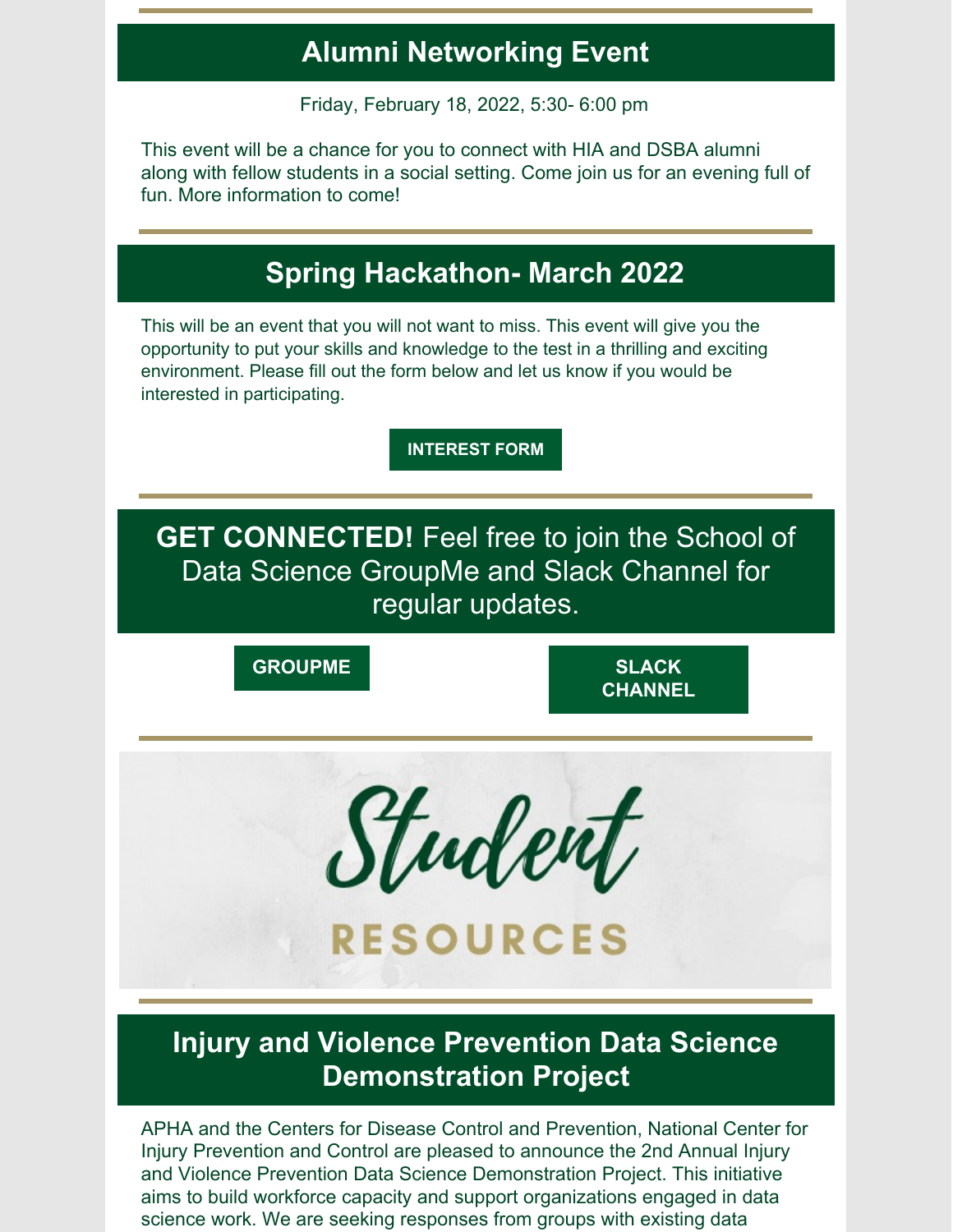science projects focused on injury and violence prevention and looking to expand their efforts.

Proposals should focus on the National Violent Death Reporting System, violence, adverse childhood experiences, suicide or drug overdose.

#### *PROPOSALS DUE FEBRUARY 22*

**MORE [INFORMATION](https://apha.org/about-apha/our-vision/financial-statements/solicitations?_zs=aFprX&_zl=kc4v2)**

## **WiDS Datathon 2022: Using Data Science to Mitigate Climate Change**

This year's WiDS [Datathon](https://www.widsconference.org/datathon.html), organized by the WiDS Worldwide team, Harvard University IACS, and the WiDS Datathon Committee, will tackle a key way to mitigate the effects of climate change with a focus on energy efficiency. The WiDS Datathon Committee is partnering with experts from many disciplines at Climate Change AI, Lawrence Berkeley National Laboratory (Berkeley Lab), US Environmental Protection Agency (EPA), and MIT Critical Data. WiDS Datathon participants will analyze regional differences in building energy efficiency, creating models to predict building energy consumption.

**MORE [INFORMATION](https://www.widsconference.org/datathon.html)**

## **SDS Student Bootcamps:** *NEW* **SAS Training**

The SDS has developed a variety of Boot Camps to support new and continuing students. Currently we offer four online/asynchronous training and review modules: Introduction to Python, Statistics for Data Science, and Introduction to R. The bootcamps are free and available to any student enrolled



in a SDS course. Registration for the spring semester **HIA Boot [Camps](https://hia.charlotte.edu/current-students/sds-bootcamp-courses)** and DSBA Boot [Camps](https://dsba.charlotte.edu/current-students/sds-bootcamp-courses) is currently open.

**[REGISTER](https://docs.google.com/forms/d/e/1FAIpQLScD_6VZRcME_mHKKZDyaPZrYRR6NZCwZmODxHURE4HhVKzKQA/viewform) HERE**

## **Alumni Corner - Career Services**

Just because you are going doesn't mean you have to leave the UNC Charlotte community. Keep connected with UNC [Charlotte's](https://www.youtube.com/watch?v=Lk3SDds8WAM) Career